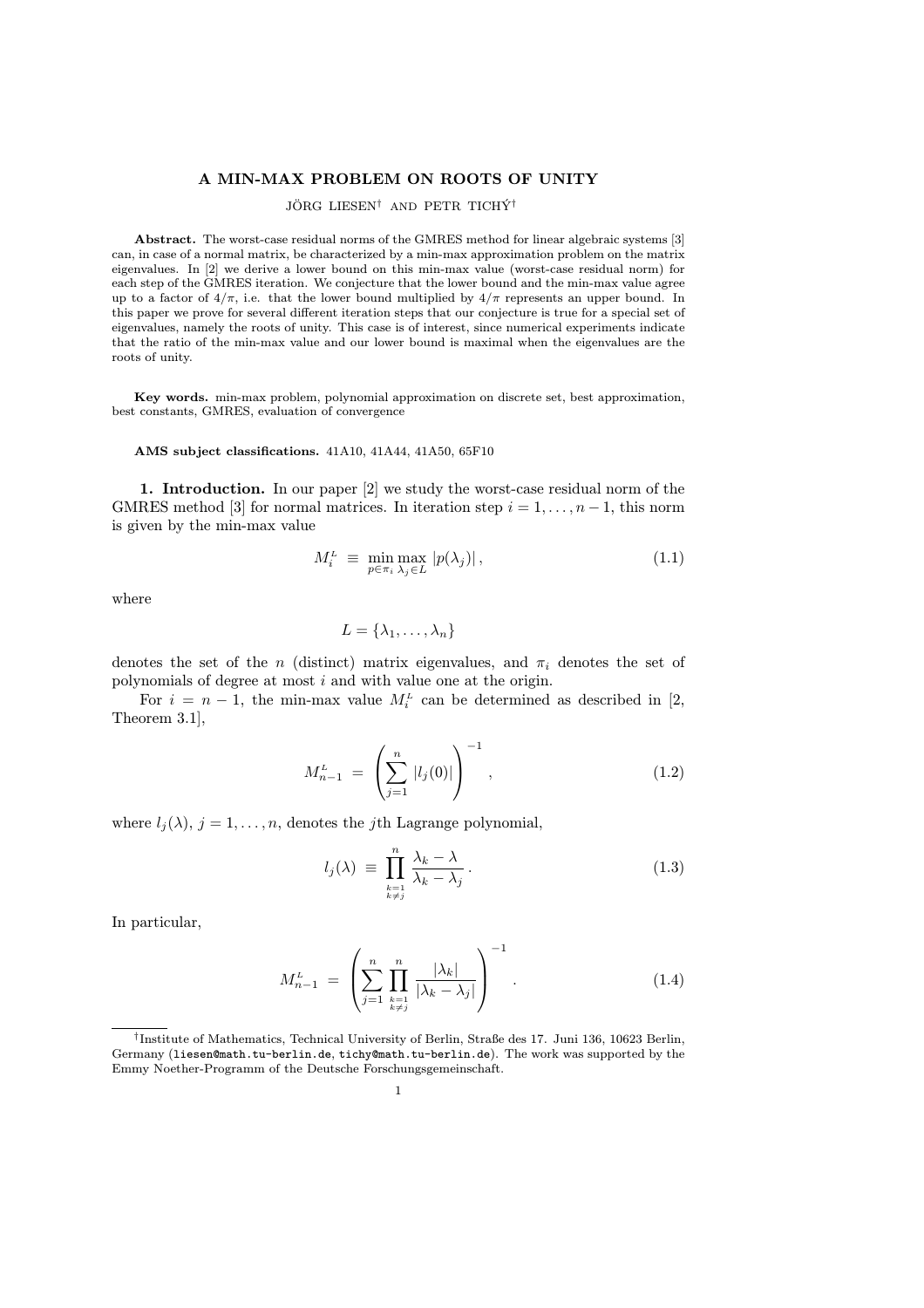## $10^{\circ}$  JÖRG LIESEN AND PETR TICHY

For  $i < n-1$ , there exist neither a general solution for the min-max problem, nor an explicit formula for the value  $M_i^L$  in terms of the eigenvalues of A. Still, we may try to estimate  $M_i^L$  (from below, since it already describes a "worst" case) by an easily comprehensible expression involving the eigenvalues. It is clear that the inequality

$$
M_i^L \geq M_i^S \tag{1.5}
$$

holds for every subset S of L. When the subset S contains exactly  $i+1$  points, we can express the value  $M_i^s$  as

$$
M_i^s = \left(\sum_{j=1}^{i+1} |l_j^s(0)|\right)^{-1} \tag{1.6}
$$

(see also [2]), where  $l_j^s(\lambda)$ , for  $j = 1, \ldots, i + 1$ , denotes the j<sup>th</sup> Lagrange polynomial corresponding to the elements of the set  $S$ . Based on  $(1.5)$  and  $(1.6)$ , we receive the following lower bound for  $M_i^L$ ,

$$
B_i^L \equiv \max_{\substack{S \subseteq L \\ |S| = i+1}} M_i^S \le M_i^L, \qquad i = 1, \dots, n-1. \tag{1.7}
$$

It is natural to ask about the closeness of the lower bound (1.7). Using a classical result from approximation theory, see e.g. [1, Theorem 2.4 and Corollary 2.5], it can be shown that (1.7) is an *equality* if all eigenvalues  $\lambda_j$ ,  $j = 1, \ldots, n$ , are real. But if at least one eigenvalue is non-real, then (1.7) may be a sharp inequality. Nevertheless, our numerical experiments with various (complex) eigenvalue distributions in [2, Section 4] indicate that  $B_i^L$  is very close to  $M_i^L$ . In fact, we conjecture that

$$
B_i^L \le M_i^L \le \frac{4}{\pi} B_i^L, \qquad i = 1, \dots, n-1,
$$
 (1.8)

holds for all sets L containing n distinct complex numbers. (Note that the conjecture is trivial for  $i = n - 1$ ; this case is included only for completeness.)

The purpose of this this paper is to discuss the inequality in (1.8) for a special set of eigenvalues, namely the nth roots of unity. We give proofs that in this case the inequality holds for  $i = 1, 2, n-3, n-2$ . We did not find a proof for all i yet, but we suggest a possible approach for such a proof.

The case of the nth roots of unity seems to be very important for proving our conjecture in general. A variety of numerical experiments we performed indicates that the nth roots of unity represent the "worst" distribution in the sense that the ratio  $M_i^L/B_i^L$  tends to be maximal on this set. In other words, we were unable to find a set  $L$  containing  $n$  distinct complex numbers for which the ratio of the min-max value  $M_i^L$  and its lower estimate  $B_i^L$  was larger than for the *n*th roots of unity.

The paper has 9 Sections. In Section 2 we give a precise definition of the problem we intend to study. In Section 3 we give an alternative proof of the result from [4] that  $M_{n-1}^L = 1$  (for  $L = n$ th roots of unity) and derive an important formula that will be used in the following sections. Sections 4–7 give proofs of the inequality in (1.8) for L consisting of the nth roots of unity and the special cases  $i = n - 2, n - 3, 2, 1$ (in this order, one case in each section). In Section 8 we suggest a way for proving this inequality for every i. Finally, numerical experiments supporting our conjecture are given in Section 9.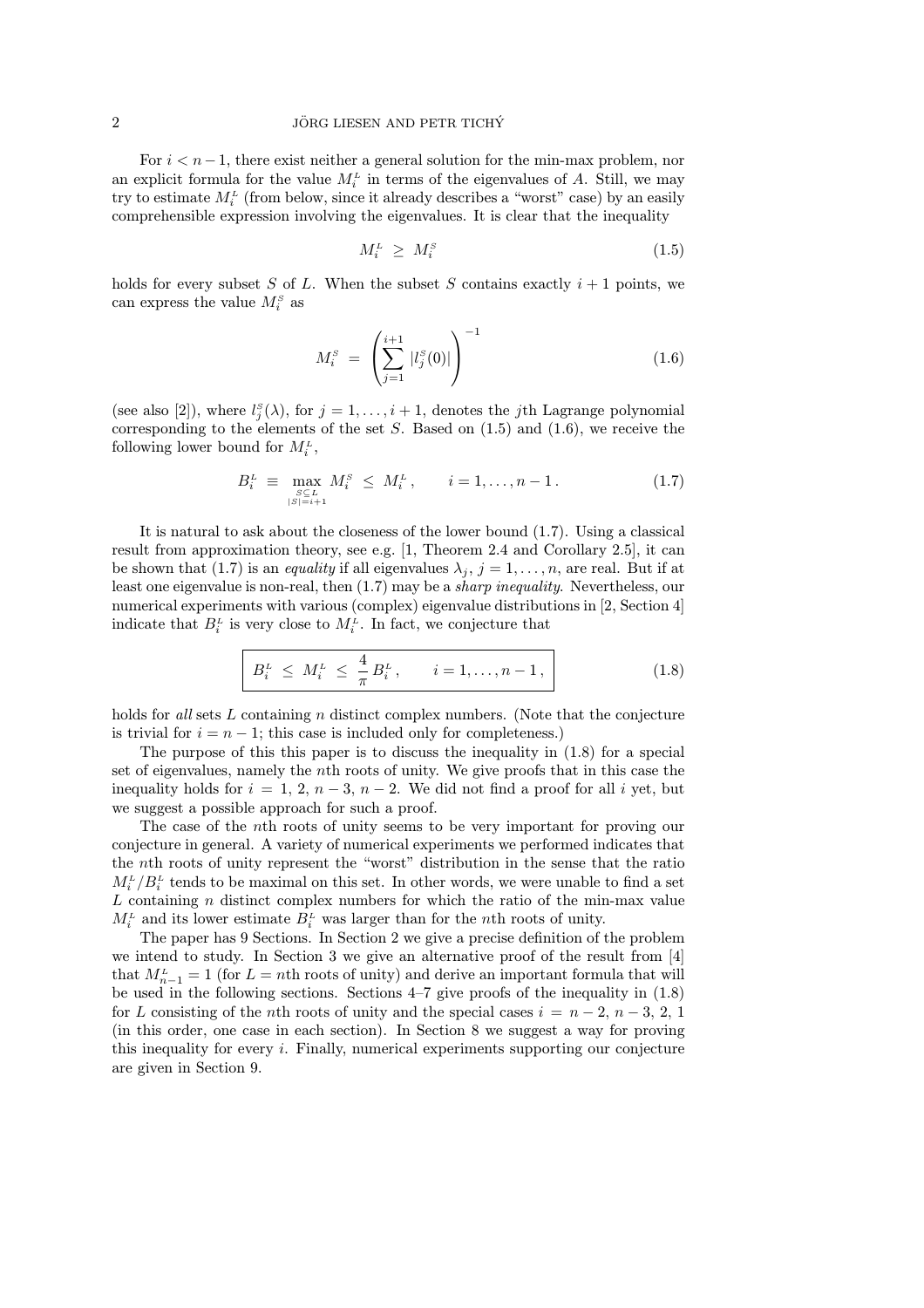## 2. Min-max problem on roots of unity. Consider the complex numbers

$$
\lambda_k = e^{i\frac{2k\pi}{n}}, \quad k = 1, \dots, n, \tag{2.1}
$$

where i denotes the imaginary unit. These numbers are the well known nth roots of unity, i.e. they are roots of the polynomial

$$
z^n - 1. \tag{2.2}
$$

Denote the set of points  $(2.1)$  by L. In [4] it was shown that

$$
M_i^L = 1, \t i = 1, \ldots, n-1,
$$

where  $M_i^L$  is defined as in (1.1). In this paper we are interested in the value  $B_i^L$ , which represents a lower bound on  $M_i^L$ , cf. (1.7). We conjecture that  $B_i^L$  is always close to  $M_i^{\mu}$  (i.e. close to one), and in particular that the inequality

$$
B_i^L = \max_{\substack{S \subseteq L \\ |S| = i+1}} \left( \sum_{j=1}^{i+1} \prod_{\substack{k=1 \\ k \neq j}}^{i+1} \frac{1}{|\lambda_k^S - \lambda_j^S|} \right)^{-1} \ge \frac{\pi}{4}
$$
 (2.3)

holds for every  $i < n$ . Here  $\lambda_k^s$  denotes the elements of the subset  $S \subseteq L$ .

To compute the value of  $B_i^L$  it is desirable to express the distance between the roots of unity in some convenient way. Note that the vectors determined by the numbers  $e^{i\frac{2j\pi}{n}}$  and  $e^{i\frac{2k\pi}{n}}$  form the angle  $|j-k|\frac{2\pi}{n}$ . It can be easily shown that

$$
|e^{i\frac{2j\pi}{n}} - e^{i\frac{2k\pi}{n}}| = 2\sin\left(\frac{|j-k|\pi}{n}\right),\tag{2.4}
$$

see Fig. 2.1.



Fig. 2.1. The distance between 2 roots of unity.

For every subset  $S \subseteq L$ ,  $|S| = i + 1$ , there are indices  $m_1, \ldots, m_{i+1}, 1 \leq m_j \leq n$ , such that

$$
S = \{\lambda_1^s, \ldots, \lambda_{i+1}^s\} = \{\lambda_{m_1}, \ldots, \lambda_{m_{i+1}}\}.
$$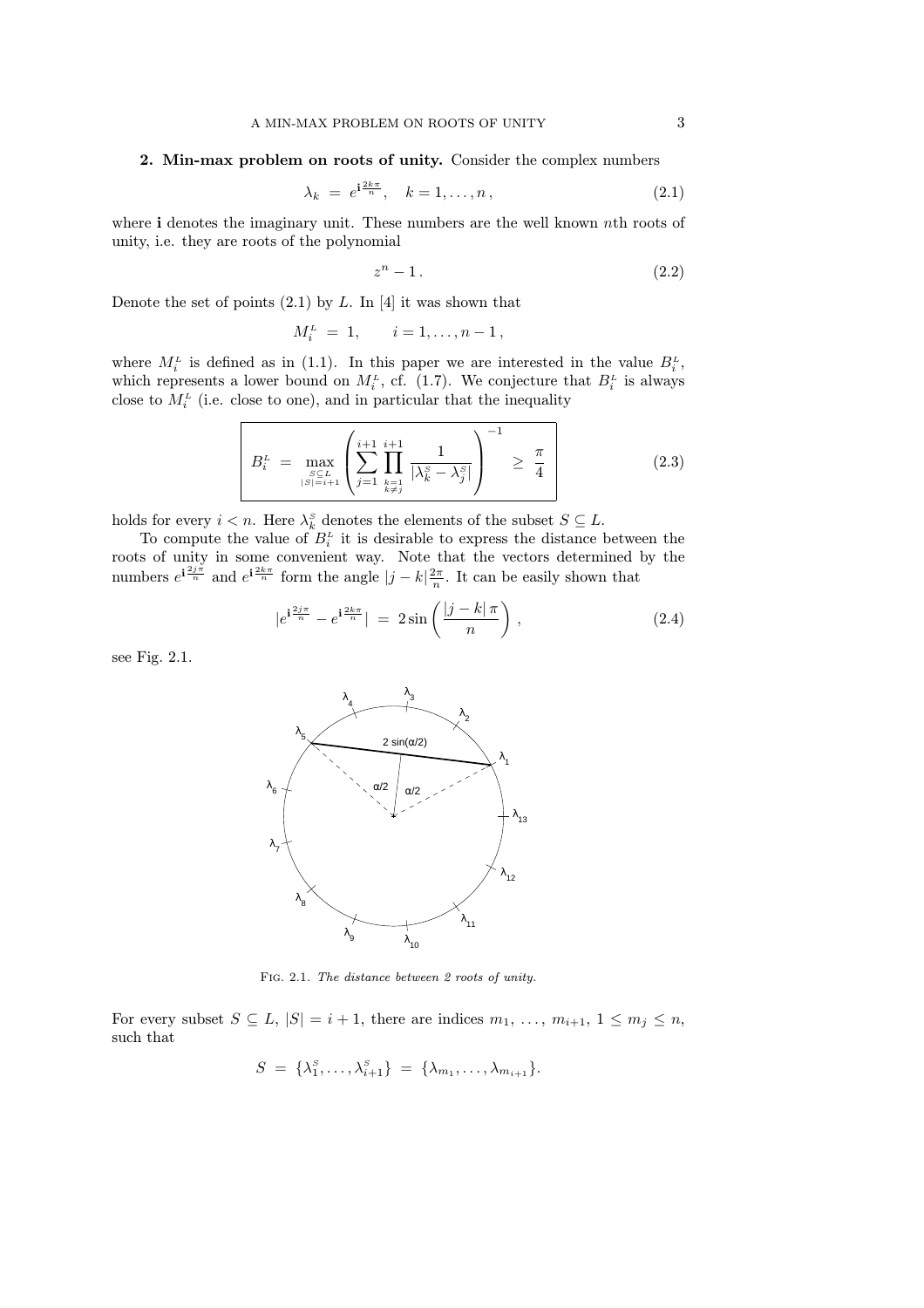Hence

$$
l_j^s(0) = \left[ 2^i \prod_{\substack{k=1\\k \neq j}}^{i+1} \sin \left( \frac{|m_j - m_k| \pi}{n} \right) \right]^{-1}, \qquad (2.5)
$$

and  $B_i^L$  can be written in the form

$$
B_i^L = 2^i \max_{\substack{S \subseteq L \\ |S| = i+1}} \left( \sum_{j=1}^{i+1} \left[ \prod_{\substack{k=1 \\ k \neq j}}^{i+1} \sin \left( \frac{|m_j - m_k| \pi}{n} \right) \right]^{-1} \right)^{-1} . \tag{2.6}
$$

Using this formula we will in this paper prove the inequality  $(2.3)$  for  $i = 1, 2, n -$ 3,  $n-2$ , and suggest a way for finding a general proof for all i.

**3. Evaluation of**  $M_{n-1}^L$ . From [4] we know that  $M_{n-1}^L = 1$ . Here we give an alternative proof of this relation. It can be easily seen by rotation that

$$
\prod_{\substack{k=1\\k\neq 1}}^n |\lambda_1 - \lambda_k| = \prod_{\substack{k=1\\k\neq 2}}^n |\lambda_2 - \lambda_k| = \ldots = \prod_{\substack{k=1\\k\neq n}}^n |\lambda_n - \lambda_k|,
$$

and therefore

$$
M_{n-1}^{L} = \frac{1}{n} \prod_{\substack{k=1\\k \neq n}}^{n} |\lambda_{n} - \lambda_{k}| = \frac{1}{n} \prod_{k=1}^{n-1} |1 - \lambda_{k}|.
$$
 (3.1)

Since the numbers  $\lambda_k$ ,  $k = 1, \ldots, n$ , are the *n*th roots of unity, i.e. the roots of the polynomial  $z^n - 1$ , and since  $\lambda_n = 1$ ,

$$
(z-1)(z^{n-1}+\cdots+z+1) = z^n-1 = \prod_{k=1}^n (z-\lambda_k) = (z-1)\prod_{k=1}^{n-1} (z-\lambda_k).
$$

We conclude that

$$
\sum_{k=1}^{n-1} z^{k} + 1 = \prod_{k=1}^{n-1} (z - \lambda_{k})
$$

holds for each  $z \in \mathbb{C}$ . For  $z = 1$  we obtain

$$
n = \prod_{k=1}^{n-1} (1 - \lambda_k).
$$
 (3.2)

A comparison with (3.1) shows that  $M_{n-1}^L = 1$ . Using (2.4), the formula (3.2) can be expressed as

$$
n = 2^{n-1} \prod_{j=1}^{n-1} \sin\left(\frac{j\pi}{n}\right).
$$
 (3.3)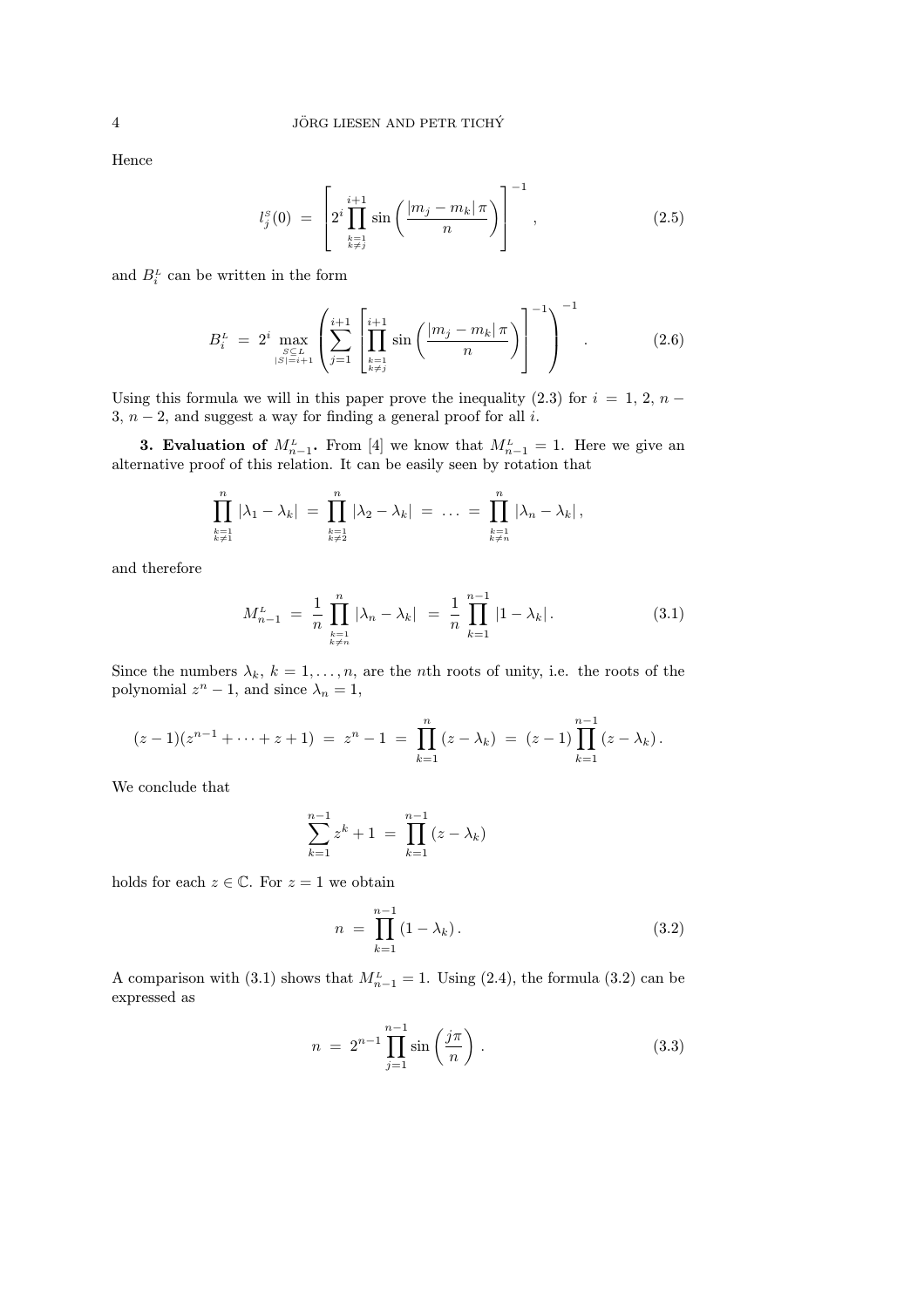4. Proof of (2.3) for  $i = n - 2$ . Since all subsets S of L,  $|S| = n - 1$ , can be obtained by rotation of the set  $L - \{\lambda_n\}$ , it holds

$$
B_{n-2}^{\mathcal{L}} = \max_{\substack{S \subseteq \mathcal{L} \\ |S| = n-1}} M_{n-2}^{S} = M_{n-2}^{\mathcal{L} - \{\lambda_n\}} = \left( \sum_{k=1}^{n-1} \prod_{\substack{j=1 \\ j \neq k}}^{n-1} \frac{1}{|\lambda_j - \lambda_k|} \right)^{-1}.
$$

The formula (2.6) gives

$$
M_{n-2}^{L-\{\lambda_n\}} = 2^{n-2} \left( \sum_{k=1}^{n-1} \prod_{\substack{j=1 \ j \neq k}}^{n-1} \frac{1}{\sin\left(\frac{j\pi}{n}\right)} \right)^{-1} = 2^{n-2} \left( \frac{\sum_{k=1}^{n-1} \sin\left(\frac{k\pi}{n}\right)}{\prod_{j=1}^{n-1} \sin\left(\frac{j\pi}{n}\right)} \right)^{-1}
$$

Using (3.3) we obtain

$$
M_{n-2}^{L-\{\lambda_n\}} = \left[\frac{2}{n} \sum_{k=1}^{n-1} \sin\left(\frac{k\pi}{n}\right)\right]^{-1} = \frac{\pi}{2} \left[\frac{\pi}{n} \sum_{k=1}^{n-1} \sin\left(\frac{k\pi}{n}\right)\right]^{-1}.
$$
 (4.1)

Note that the right hand side of  $(4.1)$  represents a lower bound for an integral, namely

$$
\frac{\pi}{n}\sum_{k=1}^{n-1}\sin\left(\frac{k\pi}{n}\right) < \int_{0}^{\pi}\sin\left(x\right)dx = 2\,, \qquad \lim_{n\to\infty}\left[\frac{\pi}{n}\sum_{k=1}^{n-1}\sin\left(\frac{k\pi}{n}\right)\right] = 2\,. \tag{4.2}
$$

Fig. 4.1 gives an illustration of this approximation.



Fig. 4.1. The approximation of the integral for n even (left part) and n odd (right part).

From  $(4.1)$  and  $(4.2)$  it follows that

$$
B_{n-2}^{\mathcal{L}} = M_{n-2}^{\mathcal{L} - \{\lambda_n\}} > \frac{\pi}{4}, \qquad \lim_{n \to \infty} B_{n-2}^{\mathcal{L}} = \frac{\pi}{4}.
$$

This relation shows that (2.3) is sharp for  $i = n - 2$ . Hence the constant  $C = \pi/4$  is the smallest for which (2.3) may possibly hold for every  $i = 1, \ldots, n - 1$ .

5. Proof of (2.3) for  $i = n - 3$ . The situation here is more complicated than for  $i = n - 2$  since the subsets S of L with  $|S| = n - 2$  are not equivalent modulo rotation. It suffices, however, to find one subset S of L with  $|S| = n-2$ , that satisfies  $M_{n-3}^s \geq \pi/4$ . We distinguish two cases, 1. *n* is even and 2. *n* is odd.

**Case 1:** *n* is even. Consider even *n* and define  $S \equiv L - {\lambda_1, \lambda_{\frac{n}{2}+1}}$ , see Fig. 5.1. We shall compute the values  $l_1^S(0), \ldots, l_{n-2}^S(0)$ . Since the set S is symmetric, it holds

$$
l_j^s(0) = l_{j+\frac{n-2}{2}}^s(0), \qquad j = 1, \dots, \frac{n-2}{2}.
$$
 (5.1)

.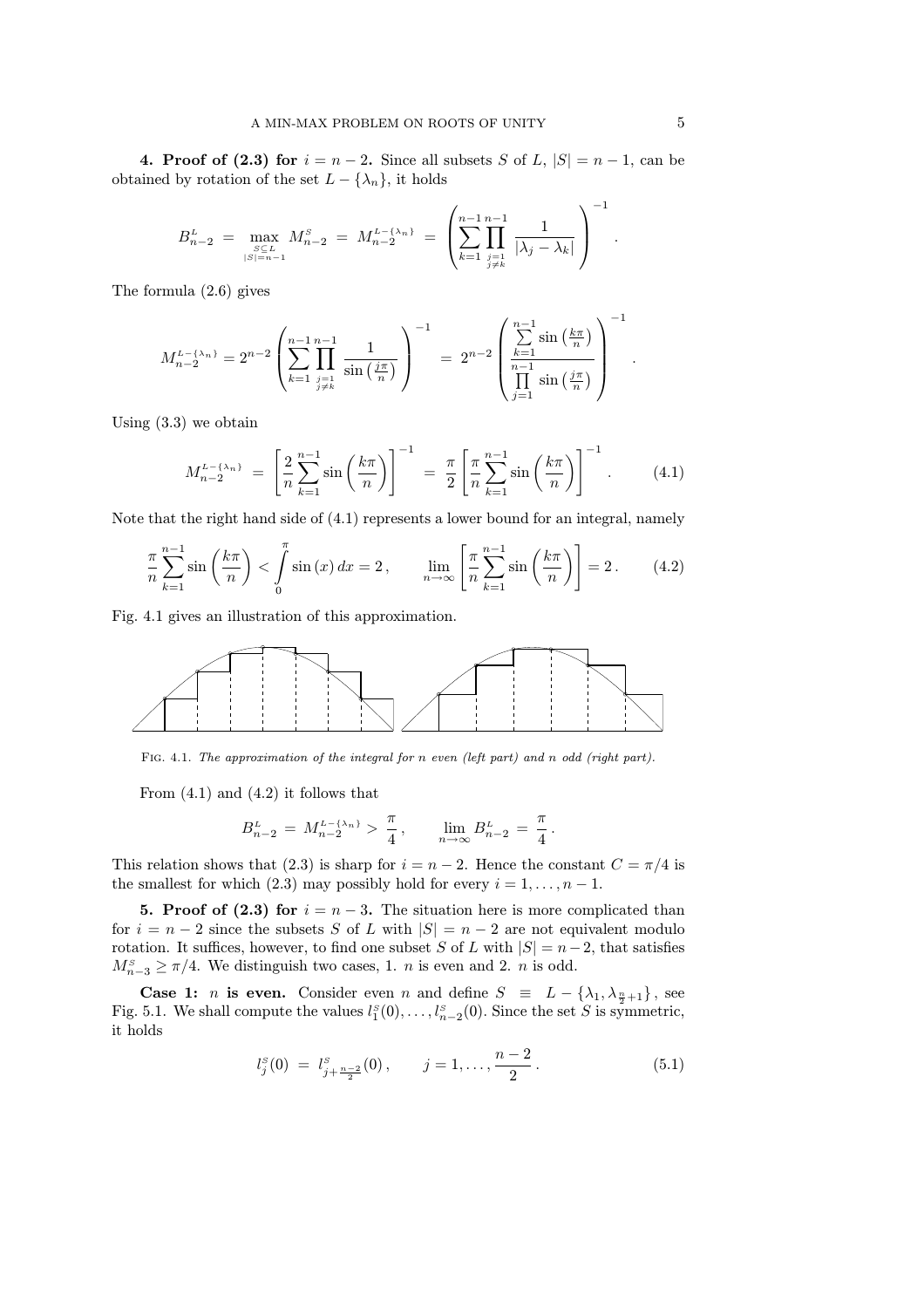

FIG. 5.1. The choice of  $n-2$  points when n is even.

Next,  $(l_j^s(0))^{-1}$  is, according to  $(2.5)$ , given by

$$
(l_j^S(0))^{-1} = 2^{n-3} \prod_{\substack{k=1\\k \neq j}}^{n-2} \sin\left(\frac{|m_j - m_k|\pi}{n}\right) = 2^{n-3} \prod_{\substack{k=1\\k \neq j, k \neq \frac{n}{2}+j}}^{n-1} \sin\left(\frac{k\pi}{n}\right) \qquad (5.2)
$$

for  $j = 1, \ldots, \frac{n-2}{2}$  (cf. Fig. 5.1 for  $l_1^s(0)$ ). From  $(1.6)$ ,  $(5.1)$  and  $(5.2)$  we obtain

$$
(M_{n-3}^s)^{-1} = \sum_{j=1}^{n-2} |l_j^s(0)| = 2 \sum_{j=1}^{\frac{n-2}{2}} |l_j^s(0)|
$$
  
= 
$$
\frac{2}{2^{n-3}} \sum_{j=1}^{\frac{n-2}{2}} \prod_{\substack{k=1 \ k \neq j, k \neq \frac{n}{2}-j}}^{n-1} \frac{1}{\sin(\frac{k\pi}{n})}
$$
  
= 
$$
\frac{\sum_{j=1}^{\frac{n-2}{2}} \sin(\frac{j\pi}{n}) \sin(\frac{\pi}{2} - \frac{j\pi}{n})}{2^{n-4} \prod_{k=1}^{\frac{n-1}{2}} \sin(\frac{k\pi}{n})}
$$
  
= 
$$
\frac{8}{n} \sum_{j=1}^{\frac{n-2}{2}} \sin(\frac{j\pi}{n}) \sin(\frac{\pi}{2} - \frac{j\pi}{n}).
$$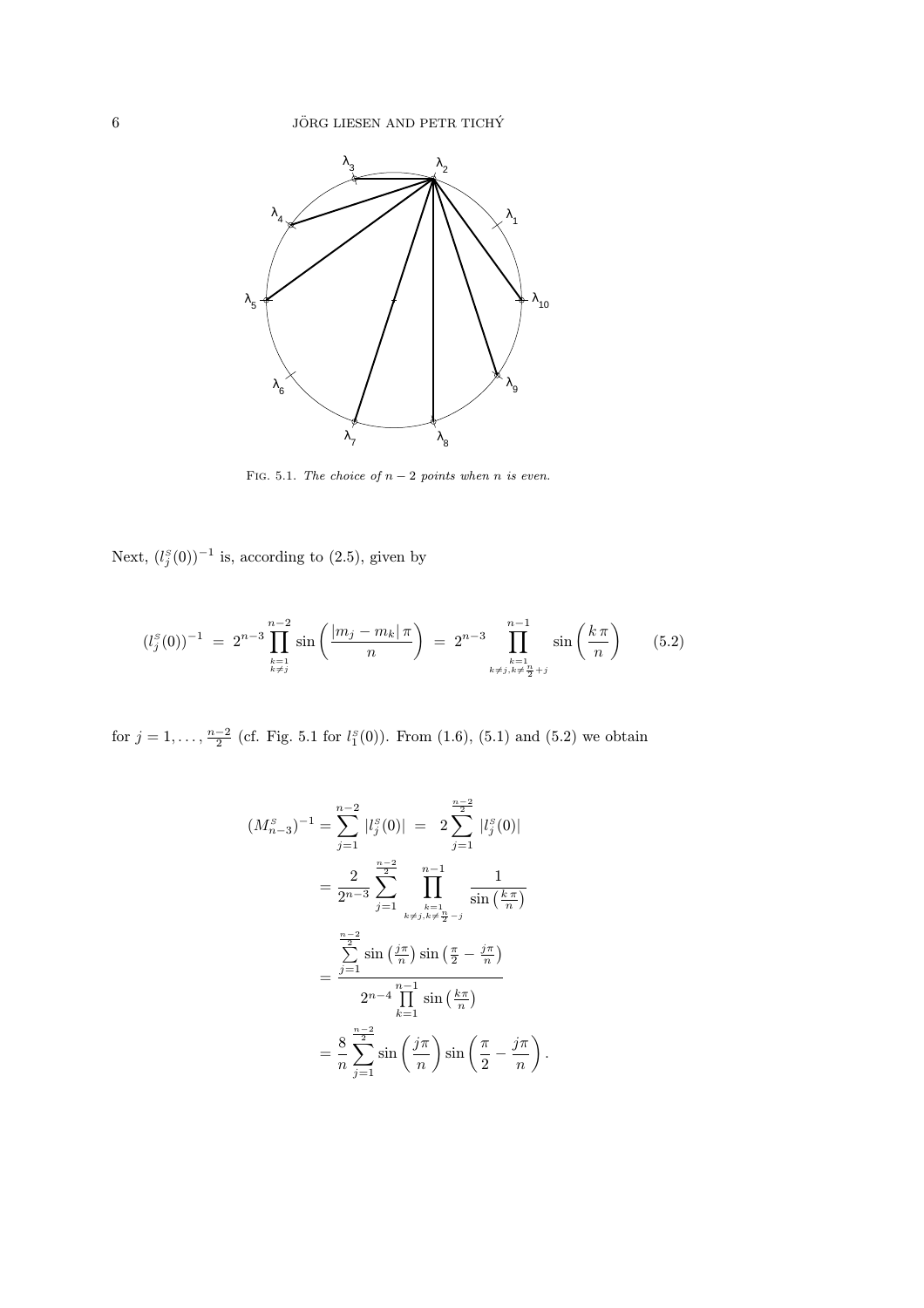Using the formula  $\sin(\alpha)\sin(\beta) = \frac{1}{2} [\cos(\alpha - \beta) - \cos(\alpha + \beta)],$  we receive

$$
(M_{n-3}^s)^{-1} = \frac{8}{n} \sum_{j=1}^{\frac{n-2}{2}} \frac{1}{2} \left[ \cos \left( -\frac{\pi}{2} + \frac{2j\pi}{n} \right) - \cos \left( \frac{\pi}{2} \right) \right]
$$
  
=  $\frac{4}{n} \sum_{j=1}^{\frac{n-2}{2}} \cos \left( \frac{\pi}{2} - \frac{2j\pi}{n} \right)$   
=  $\frac{4}{n} \sum_{j=1}^{\frac{n-2}{2}} \sin \left( \frac{2j\pi}{n} \right)$   
=  $\frac{4}{\pi} \left[ \frac{\pi}{n} \sum_{j=1}^{\frac{n-2}{2}} \sin \left( \frac{2j\pi}{n} \right) \right].$ 

Again, the last quantity on the right hand side approximates a sine integral from below,

$$
\frac{\pi}{n} \sum_{j=1}^{\frac{n-2}{2}} \sin\left(\frac{2j\pi}{n}\right) < \int_{0}^{\frac{\pi}{2}} \sin(x) dx = 1 \quad \Rightarrow \quad B_{n-3}^L \ge M_{n-3}^S > \frac{\pi}{4} \, .
$$

Fig. 5.2 gives an illustration of this approximation.



FIG. 5.2. The approximation of the sine integral when n is even and n mod  $4 = 0$  (left part:  $n = 16$ ) and n mod  $4 = 2$  (right part:  $n = 18$ ).

**Case 2:** *n* is odd. For odd *n* we choose  $S = L - \{\lambda_1, \lambda_{\frac{n+1}{2}+1}\}\$ , see Fig. 5.3, and the inequality can be proven in a similar way as for even  $n$ ,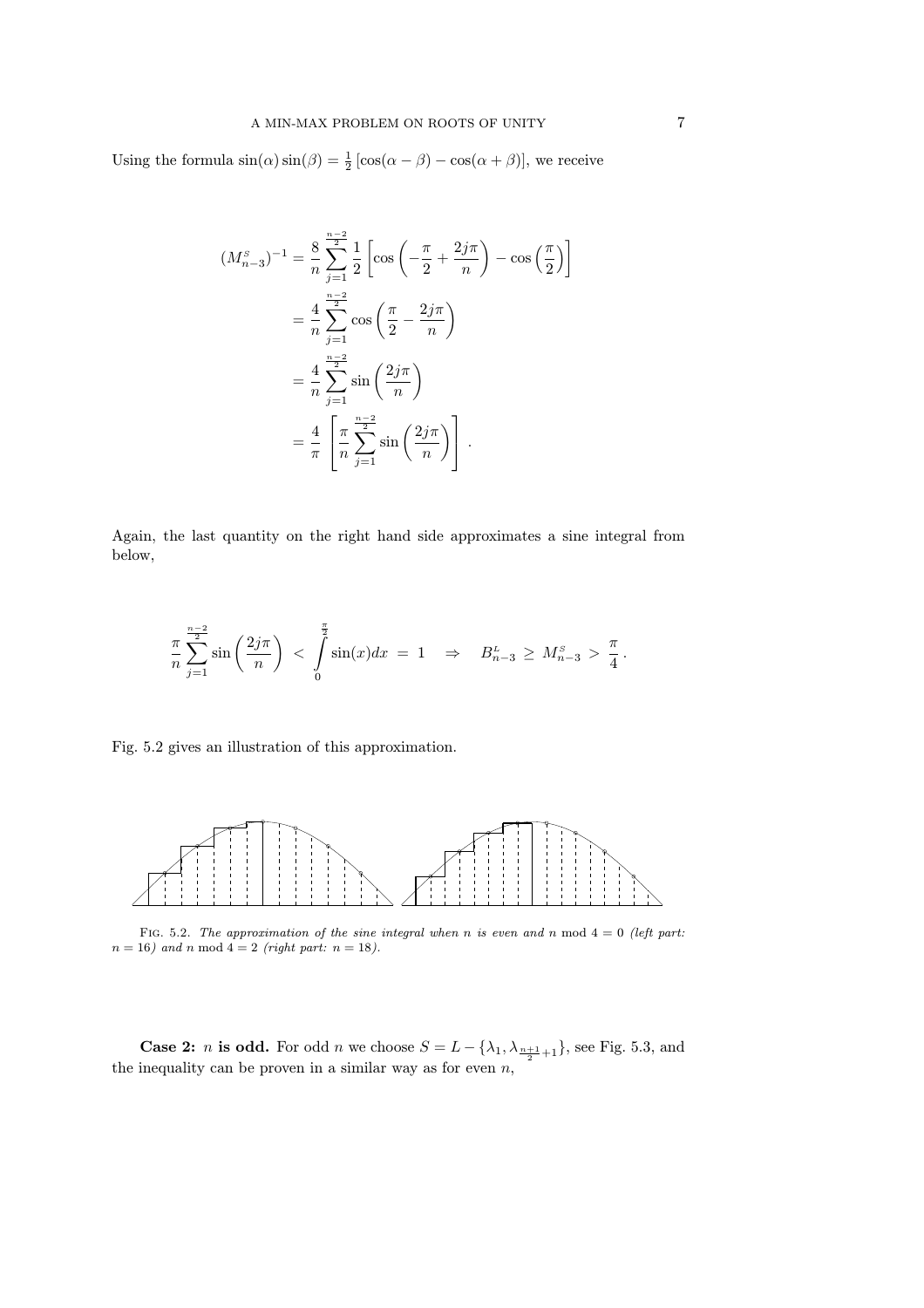

FIG. 5.3. The choice of  $n-2$  points when n is odd.

$$
(M_{n-3}^s)^{-1} = \frac{1}{2^{n-3}} \sum_{j=1}^{\frac{n-1}{2}} \prod_{k \neq j, k \neq \frac{n+1}{2} - j}^{\frac{n-1}{2}} \frac{1}{\sin\left(\frac{k\pi}{n}\right)} + \frac{1}{2^{n-3}} \sum_{j=1}^{\frac{n-1}{2} - 1} \prod_{k \neq j, k \neq \frac{n-1}{2} - j}^{\frac{n-1}{2}} \frac{1}{\sin\left(\frac{k\pi}{n}\right)}
$$
  
\n
$$
= \frac{\sum_{j=1}^{\frac{n-1}{2}} \sin\left(\frac{j\pi}{n}\right) \sin\left(\frac{\pi}{2} - \frac{j\pi}{n} + \frac{\pi}{2n}\right)}{2^{n-3} \prod_{k=1}^{\frac{n-1}{2}} \sin\left(\frac{j\pi}{n}\right) \sin\left(\frac{\pi}{2} - \frac{j\pi}{n} + \frac{\pi}{2n}\right)}
$$
  
\n
$$
= \frac{4}{n} \sum_{j=1}^{\frac{n-1}{2}} \sin\left(\frac{j\pi}{n}\right) \sin\left(\frac{\pi}{2} - \frac{j\pi}{n} + \frac{\pi}{2n}\right)
$$
  
\n
$$
= \frac{2}{n} \sum_{j=1}^{\frac{n-1}{2}} \left[\cos\left(-\frac{\pi}{2} + \frac{2j\pi}{n} - \frac{\pi}{2n}\right) - \cos\left(\frac{\pi}{2} + \frac{\pi}{2n}\right)\right]
$$
  
\n
$$
= \frac{2}{n} \sum_{j=1}^{\frac{n-1}{2}} \left[\cos\left(-\frac{\pi}{2} + \frac{2j\pi}{n} + \frac{\pi}{2n}\right) - \cos\left(\frac{\pi}{2} + \frac{\pi}{2n}\right)\right]
$$
  
\n
$$
= \frac{2}{n} \sum_{j=1}^{\frac{n-1}{2}} \cos\left(\frac{\pi}{2} - \frac{2j\pi}{n} + \frac{\pi}{2n}\right) + \frac{2}{n} \sum_{j=1}^{\frac{n-1}{2} - 1} \cos\left(\frac{\pi}{2} - \frac{2j\pi}{n} - \frac{\pi}{2n}\right)
$$
  
\n
$$
= \frac{2}{n} \sum_{j=1}^{\frac{n-1}{2}} \cos\left
$$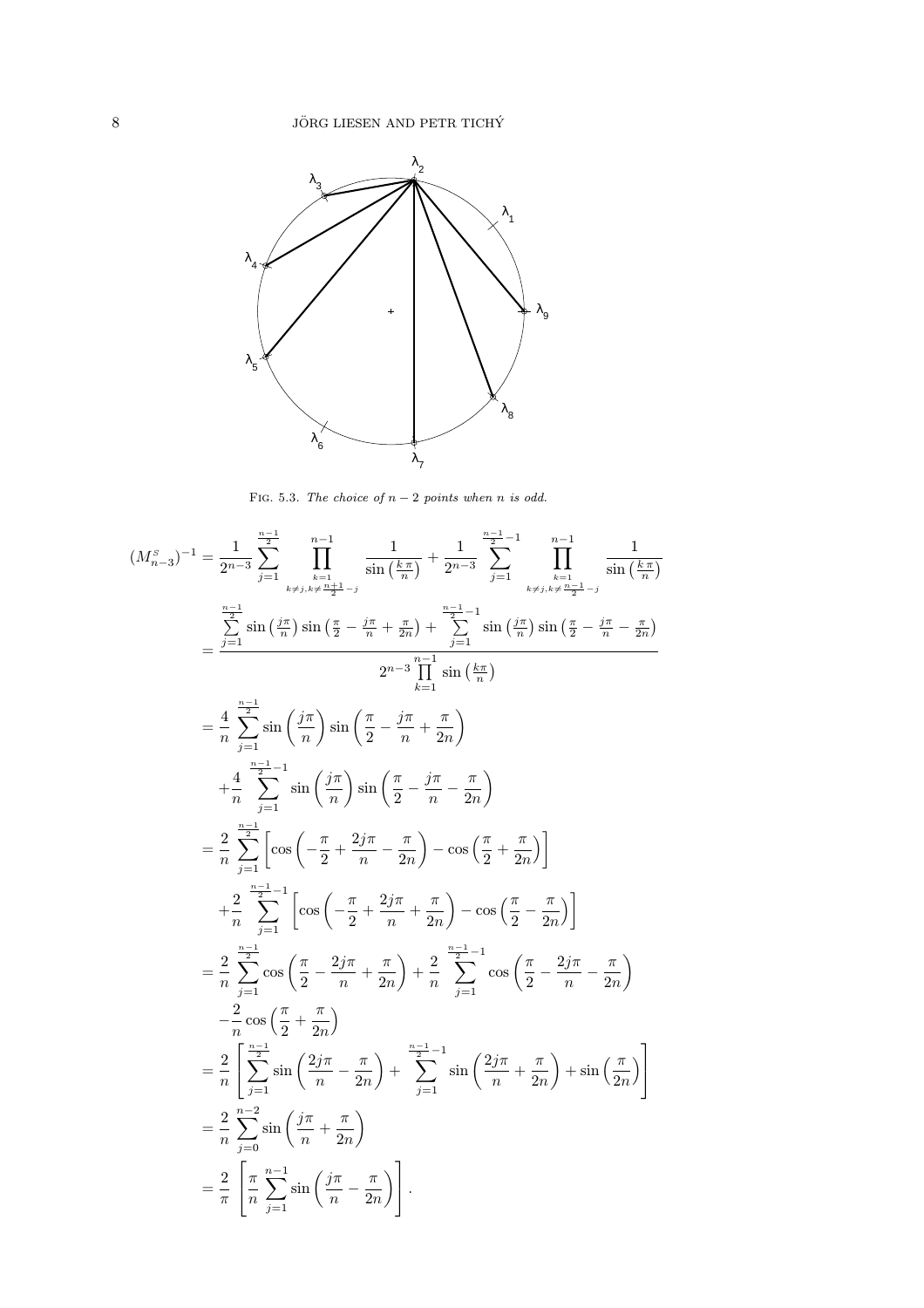Since

$$
\frac{\pi}{n} \sum_{j=1}^{n-1} \sin\left(\frac{j\pi}{n} - \frac{\pi}{2n}\right) < \int_{0}^{\pi} \sin(x) \, dx = 2,
$$

see Fig. 5.4,  $B_{n-3}^L > \pi/4$  also holds for odd *n*.



Fig. 5.4. The approximation of the integral from sinus when n is odd.

6. Proof of (2.3) for  $i = 2$  and  $n > 3$ . To show this, it suffices to find a subset  $S \subset L$ , such that  $|S| = 3$ , and

$$
M_2^{\scriptscriptstyle S}~\geq~\frac{\pi}{4}
$$

for every  $n > 3$ . (Note that everything is trivial for  $n = 3$ , and not defined for  $i = 2$ and  $n < 3$ .) Consider a subset S,

$$
S \equiv \{\lambda_{m_1}, \lambda_{m_2}, \lambda_{m_3}\} \subset L,
$$

and denote angles between the pairs of vectors  $(\lambda_{m_1}, \lambda_{m_2}), (\lambda_{m_2}, \lambda_{m_3}),$  and  $(\lambda_{m_3}, \lambda_{m_4})$  $(\lambda_{m_1})$  by  $\alpha_1, \alpha_2$ , and  $\alpha_3$ , respectively (see Fig. 6.1 for an example). Then it can be easily shown that

$$
(M_2^S)^{-1} = \frac{1}{4\sin\left(\frac{\alpha_1}{2}\right)\sin\left(\frac{\alpha_1 + \alpha_2}{2}\right)} + \frac{1}{4\sin\left(\frac{\alpha_2}{2}\right)\sin\left(\frac{\alpha_2 + \alpha_3}{2}\right)} + \frac{1}{4\sin\left(\frac{\alpha_3}{2}\right)\sin\left(\frac{\alpha_3 + \alpha_1}{2}\right)}.
$$
(6.1)

We are going to choose the three elements of  $S$  among the elements of  $L$  such that they are "maximally" uniformly distributed. According to the value of  $n$  we distinguish 3 situations: 1. *n* mod  $3 = 0, 2$ . *n* mod  $3 = 1$  and 3. *n* mod  $3 = 2$ .

**Case 1:** n mod  $3 = 0$ . In this case we can choose 3 of the given n points such that they are uniformly distributed, e.g.

$$
m_1 = 1
$$
,  $m_2 = \frac{n}{3} + 1$ ,  $m_3 = \frac{2n}{3} + 1$ .

The halfs of central angles are given by

$$
\frac{\alpha_1}{2} = \frac{\alpha_2}{2} = \frac{\alpha_3}{2} = \frac{\pi}{3}
$$

and from (3.3) and (6.1) it follows that  $1 = M_2^s = B_2^L = M_2^L$ .

**Case 2:** n mod  $3 = 1$ . Consider the subset S that contains points from L with indices

$$
m_1 = 1
$$
,  $m_2 = \frac{n-1}{3} + 1$ ,  $m_3 = \frac{2n+1}{3} + 1$ ,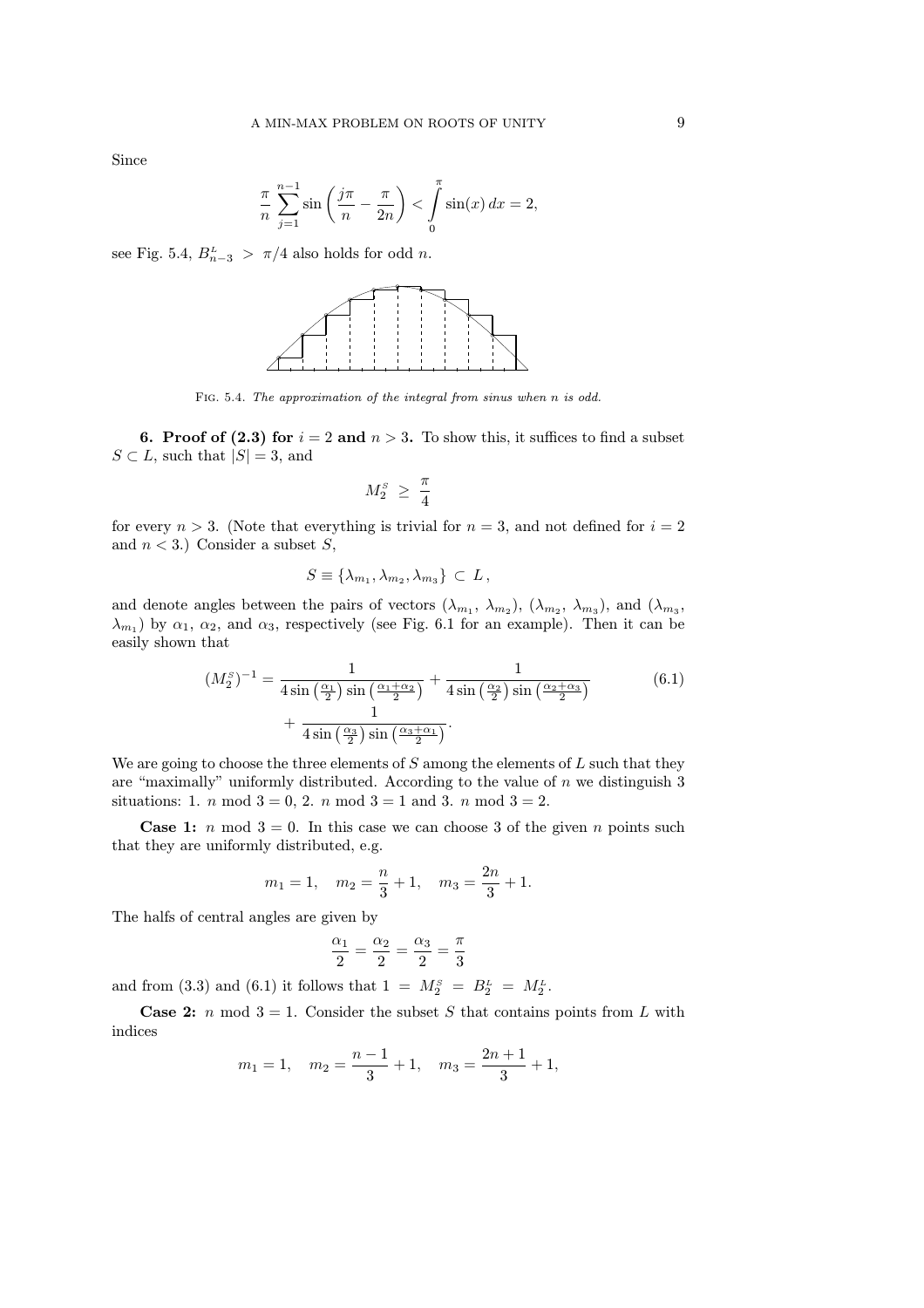

FIG. 6.1. The choice of 3 points when  $n \mod 3 = 1$ .

see Fig. 6.1 for  $n = 10$ . The halfs of central angles are given by

$$
\frac{\alpha_1}{2} = \frac{\frac{n-1}{3}\pi}{n} = \frac{\pi}{3} - \frac{\pi}{3n}, \qquad \frac{\alpha_2}{2} = \frac{\frac{2n+1}{3}\pi}{n} - \frac{\alpha_1}{2} = \frac{\pi}{3} + \frac{2\pi}{3n}, \qquad \frac{\alpha_3}{2} = \frac{\pi}{3} - \frac{\pi}{3n}
$$

and, using (6.1),

$$
(M_2^S)^{-1} = \frac{1}{4\sin\left(\frac{\pi}{3} - \frac{\pi}{3n}\right)\sin\left(\frac{2\pi}{3} + \frac{\pi}{3n}\right)} + \frac{1}{4\sin\left(\frac{\pi}{3} + \frac{2\pi}{3n}\right)\sin\left(\frac{2\pi}{3} + \frac{\pi}{3n}\right)} + \frac{1}{4\sin\left(\frac{\pi}{3} - \frac{\pi}{3n}\right)\sin\left(\frac{2\pi}{3} - \frac{2\pi}{3n}\right)} = \frac{\frac{1}{2}}{\cos\left(\frac{\pi}{3} + \frac{2\pi}{3n}\right) + 1} + \frac{\frac{1}{2}}{\cos\left(\frac{\pi}{3} - \frac{\pi}{3n}\right) - \cos\left(\pi + \frac{\pi}{n}\right)} + \frac{\frac{1}{2}}{\cos\left(\frac{\pi}{3} - \frac{\pi}{3n}\right) - \cos\left(\pi - \frac{\pi}{n}\right)} = \frac{\frac{1}{2}}{\cos\left(\frac{\pi}{3} + \frac{2\pi}{3n}\right) + 1} + \frac{1}{\cos\left(\frac{\pi}{3} - \frac{\pi}{3n}\right) + \cos\left(\frac{\pi}{n}\right)}.
$$
(6.2)

Now realize that the first n with  $n > 3$ , and n mod  $3 = 1$ , that comes into play is  $n = 4$ . Therefore, for  $n > 3$ ,

$$
\cos\left(\frac{\pi}{3} + \frac{2\pi}{3n}\right) \ge \cos\left(\frac{\pi}{3} + \frac{2\pi}{12}\right). \tag{6.3}
$$

Next

$$
\cos\left(\frac{\pi}{3} - \frac{\pi}{3n}\right) \ge \cos\left(\frac{\pi}{3}\right). \tag{6.4}
$$

Using (6.2), (6.3) and (6.4),  $(M_2^S)^{-1}$  can be bounded as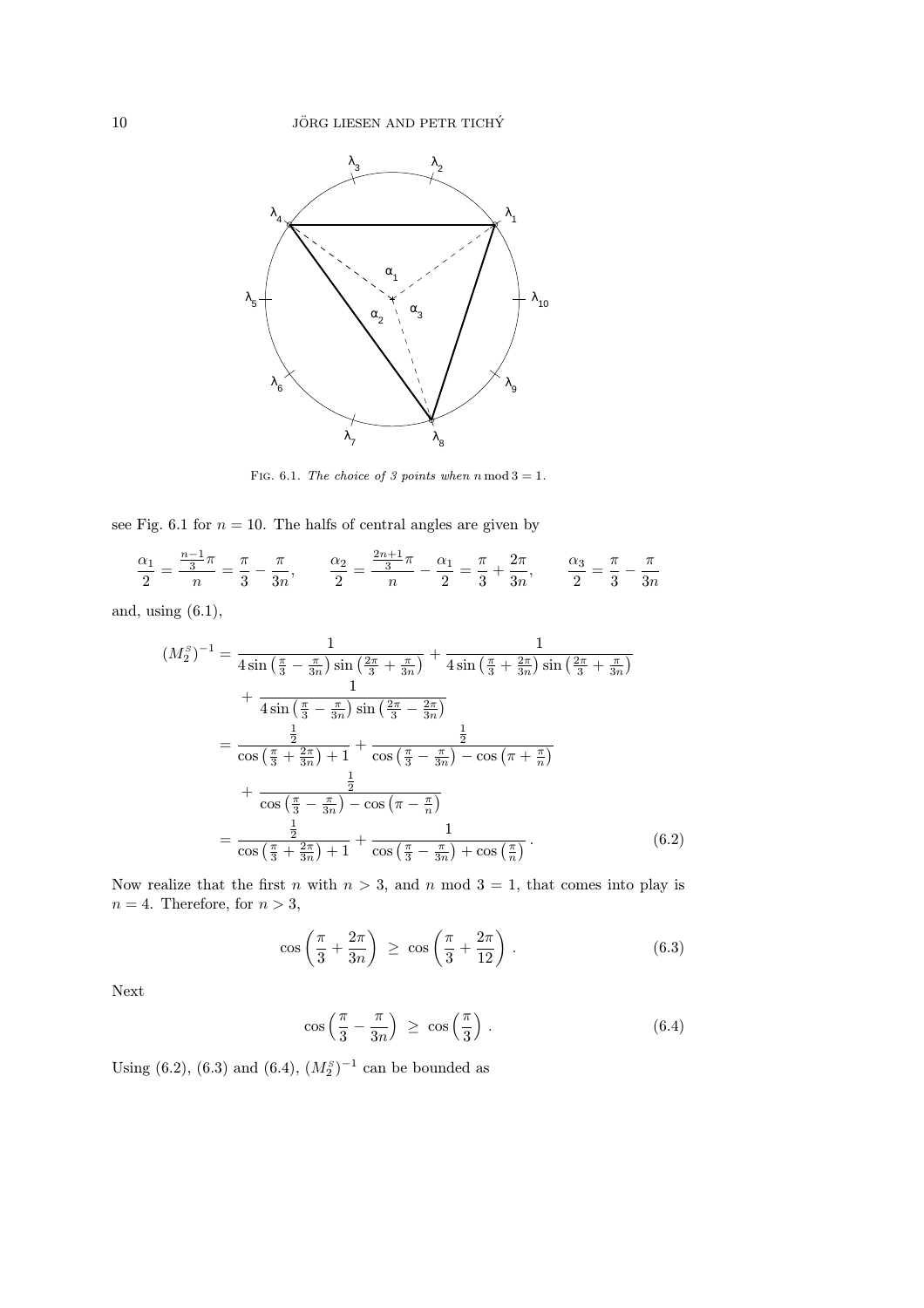$$
(M_2^s)^{-1} \le \frac{\frac{1}{2}}{\cos\left(\frac{\pi}{3} + \frac{2\pi}{12}\right) + 1} + \frac{1}{\cos\left(\frac{\pi}{3}\right) + \cos\left(\frac{\pi}{5}\right)} < \frac{4}{\pi}.
$$

The last inequality was determined by computation.

**Case 3:** n mod  $3 = 2$ . Consider the subset S that contains points from L with indices

$$
m_1 = 1
$$
,  $m_2 = \frac{n+1}{3} + 1$ ,  $m_3 = \frac{2n-1}{3} + 1$ ,

see Fig. 6.2 for  $n = 11$ . The halfs of the central angles are given by



FIG. 6.2. The choice of 3 points when  $n \mod 3 = 2$ .

$$
\frac{\alpha_1}{2} = \frac{\frac{n+1}{3}\pi}{n} = \frac{\pi}{3} + \frac{\pi}{3n}, \qquad \frac{\alpha_2}{2} = \frac{\frac{2n-1}{3}\pi}{n} - \frac{\alpha_1}{2} = \frac{\pi}{3} - \frac{2\pi}{3n}, \qquad \frac{\alpha_3}{2} = \frac{\pi}{3} + \frac{\pi}{3n}
$$

and, using  $(6.1)$ ,

$$
(M_2^S)^{-1} = \frac{1}{4\sin\left(\frac{\pi}{3} + \frac{\pi}{n3}\right)\sin\left(\frac{2\pi}{3} - \frac{\pi}{3n}\right)} + \frac{1}{4\sin\left(\frac{\pi}{3} - \frac{2\pi}{n3}\right)\sin\left(\frac{2\pi}{3} - \frac{\pi}{3n}\right)}
$$
  
+ 
$$
\frac{1}{4\sin\left(\frac{\pi}{3} + \frac{\pi}{n3}\right)\sin\left(\frac{2\pi}{3} + \frac{2\pi}{3n}\right)}
$$
  
= 
$$
\frac{\frac{1}{2}}{\cos\left(\frac{\pi}{3} - \frac{2\pi}{3n}\right) + 1} + \frac{\frac{1}{2}}{\cos\left(\frac{\pi}{3} + \frac{\pi}{3n}\right) - \cos\left(\pi - \frac{\pi}{n}\right)}
$$
  
+ 
$$
\frac{\frac{1}{2}}{\cos\left(\frac{\pi}{3} + \frac{\pi}{3n}\right) - \cos\left(\pi + \frac{\pi}{n}\right)}
$$
  
= 
$$
\frac{\frac{1}{2}}{\cos\left(\frac{\pi}{3} - \frac{2\pi}{3n}\right) + 1} + \frac{1}{\cos\left(\frac{\pi}{3} + \frac{\pi}{3n}\right) + \cos\left(\frac{\pi}{n}\right)}
$$
  

$$
\leq \frac{\frac{1}{2}}{\cos\left(\frac{\pi}{3}\right) + 1} + \frac{1}{\cos\left(\frac{\pi}{3} + \frac{\pi}{15}\right) + \cos\left(\frac{\pi}{5}\right)} < \frac{4}{\pi}.
$$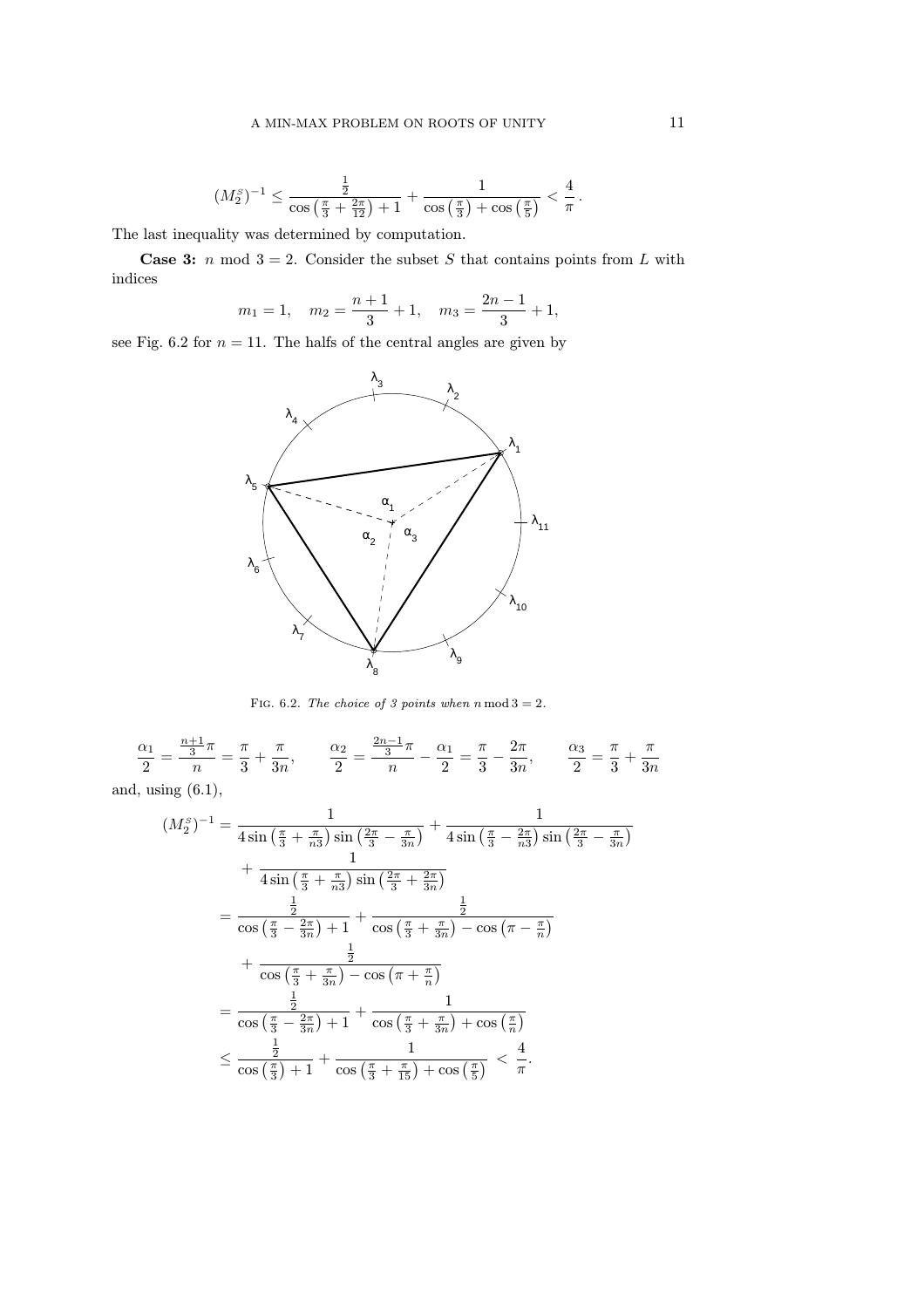We used the fact that the first n with  $n > 3$ , and n mod  $3 = 2$ , that comes into account is  $n = 5$ . The last inequality was determined by computation.

Summarizing, for all  $n > 3$  we have shown that there is a set  $S \subset L$  such

$$
\frac{\pi}{4} \leq M_2^{\scriptscriptstyle S} \leq B_2^{\scriptscriptstyle L} \, .
$$

7. Proof of (2.3) for  $i = 1$  and  $n > 2$ . It suffices to find a subset  $S \subset L$ ,

$$
S \equiv \{\lambda_{m_1}, \lambda_{m_2}\}
$$

such that

$$
M_1^{\scriptscriptstyle S} \ \geq\ \frac{\pi}{4} \, .
$$

Denote the central angle that form the vectors given by  $\lambda_{m_1}$  and  $\lambda_{m_2}$  as  $\alpha_1$ . Then it can be easily shown that

$$
M_1^s = \left(2\,\frac{1}{2\sin\left(\frac{\alpha_1}{2}\right)}\right)^{-1} = \sin\left(\frac{\alpha_1}{2}\right). \tag{7.1}
$$

As above we are going to choose the two points such that they are "maximally" uniformly distributed.

If  $n$  is even, we can find a set  $S$  of two uniformly distributed points such that  $M_1^s = 1$ , which proves our assertion.

For odd n we choose the indices  $m_1$  and  $m_2$  as

$$
m_1 = 1
$$
,  $m_2 = \frac{n+1}{2} + 1$ ,

see Fig. 7.1.



FIG. 7.1. The choice of 2 points for odd n,  $n = 5$ .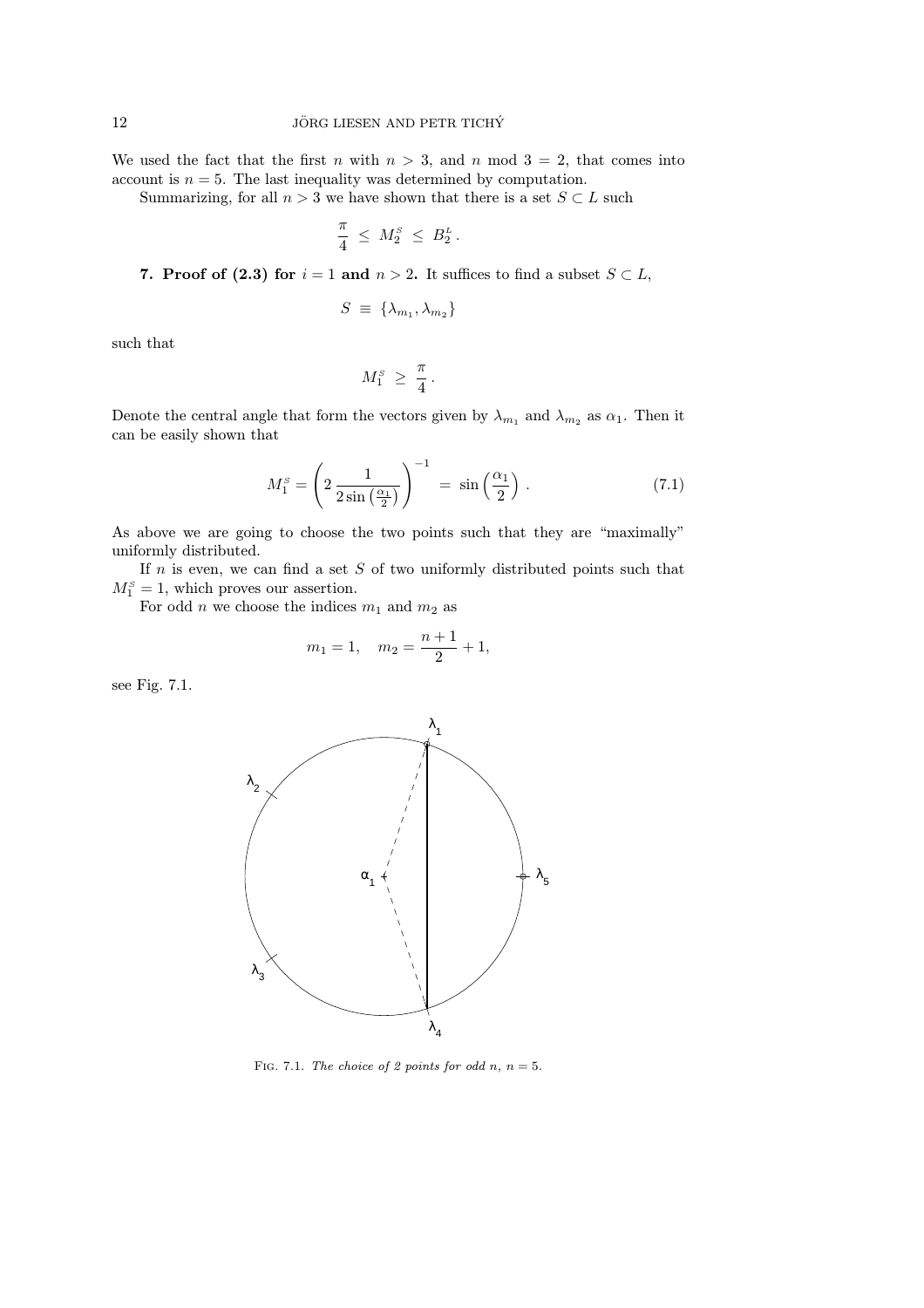Then

$$
\frac{\alpha_1}{2} = \frac{\frac{n+1}{2}\pi}{n} = \frac{\pi}{2} + \frac{\pi}{2n},
$$

and, using (7.1),

$$
M_1^s = \sin\left(\frac{\pi}{2} + \frac{\pi}{2n}\right).
$$

Now realize that the first odd n with  $n > 2$  that comes into account is  $n = 3$ . Therefore,

$$
M_1^s = \sin\left(\frac{\pi}{2} + \frac{\pi}{2n}\right) \ge \sin\left(\frac{\pi}{2} + \frac{\pi}{6}\right) = \sin\left(\frac{\pi}{3}\right) = \frac{\sqrt{3}}{2} > \frac{\pi}{4}.
$$
 (7.2)

Summarizing, for all  $n > 2$  there is a set S such that

$$
\frac{\pi}{4} < M_1^{\scriptscriptstyle S} \leq B_1^{\scriptscriptstyle L}.
$$

8. General approach for proving  $(2.3)$ . A general proof of  $(2.3)$  for the nth roots of unity and all  $i = 1, \ldots, n - 1$  might be based on the following approach: Let n and  $i < n$  be given. We look for a subset set  $S \subseteq L$ ,  $|S| = i + 1$  such that

$$
M_i^s \ge \frac{\pi}{4} \,. \tag{8.1}
$$

Choose  $i + 1$  points from L such that they are "maximally" uniformly distributed. One possibility for such a set  $S$  is the one that contains points from  $L$  with indices

$$
m_j = \text{round}\left(\frac{(j-1)n}{i+1}\right) + 1, \quad j = 1, ..., i+1.
$$
 (8.2)

For every  $i$  one may then try to prove the inequality

$$
(M_i^s)^{-1} = 2^{-i} \sum_{j=1}^{i+1} \left[ \prod_{\substack{k=1 \ k \neq j}}^{i+1} \sin \left( \frac{|m_j - m_k| \pi}{n} \right) \right]^{-1} \le \frac{4}{\pi}, \quad (8.3)
$$

as in previous sections. The numerical experiments in Section 9 clearly demonstrate that the inequality  $(8.3)$  holds for the sets S with indices  $(8.2)$ . Still, it is unclear how to formally describe the proof of (8.3) using this idea.

Note that  $B_i^L$  represents a certain functional defined on a subset of the roots of unity. Our idea for a proof then is to find a subset that is "maximally" uniformly distributed to maximize this functional. Inversely, a maximizer of the functional leads to a distribution of points that may be called "maximally" uniformly distributed with respect to the given functional. Similar problems have been studied in analytic geometry, but we do not know an approach from this field that could be applied to our specific problem.

**9. Numerical experiments.** For a given n and  $i < n$ , we define  $S$ ,  $|S| = i + 1$ , as a set of  $i+1$  points from L with indices  $m_i$  computed according to (8.2). Using (8.3) we compute the value  $M_i^s$  and compare it with the constant  $\pi/4$ .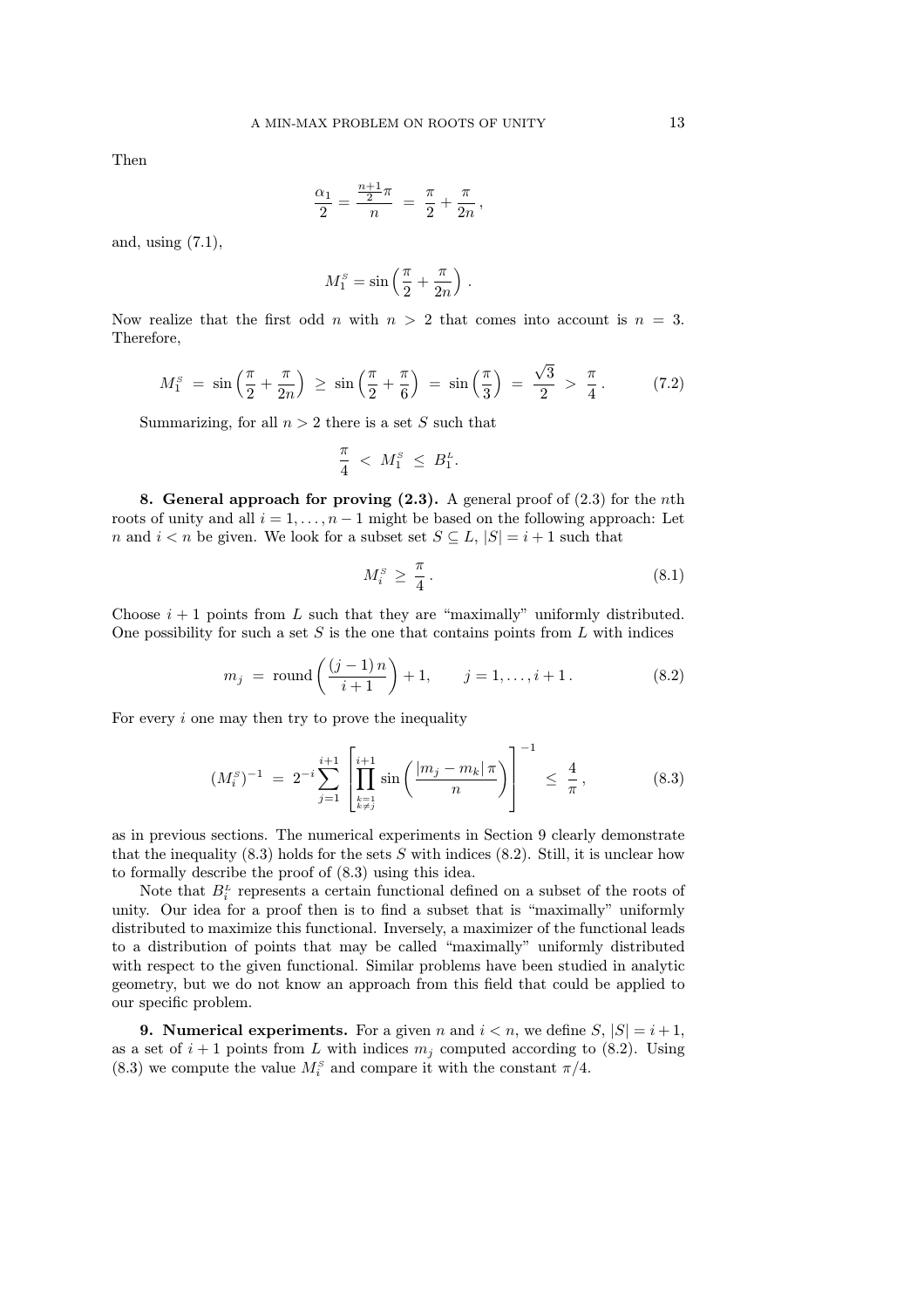Fig. 9.1 demonstrates clearly that the value  $M_i^s$  (solid line) is always greater than  $\pi/4$  (dashed line). When n is a prime number (right part of the Fig. 9.1:  $n = 7$ ,  $n = 13, n = 73, n = 137$ ,  $M_i^s$  decreases monotonically to the value  $\pi/4$ . In other cases ( $n = 8$ ,  $n = 12$ ,  $n = 64$ ,  $n = 133 = 7 \cdot 19$ ) there always exist  $i \ge 1$  such that n mod  $(i+1) = 0$ , i.e. there exist subsets S of L containing exactly the  $(i+1)$ st roots of unity. In such cases we obtain

$$
M_i^s=1,
$$

which can be seen well in left part of the Fig. 9.1. Although  $M_i^s = 1$  for some i, the curve of  $M_i^s$  has decreasing tendency and approaches  $\pi/4$  for i close to n.

Conclusions. Our numerical experiments support our conjecture that

$$
M_i^L \leq \frac{4}{\pi} B_i^L, \qquad i = 1, \dots, n-1, \tag{9.1}
$$

where L contains the nth roots of unity. We proved this inequality for  $i = 1, 2, n -$ 3,  $n-2$  (it is trivial for  $i = n-1$ ). We also showed that the constant  $4/\pi$  is the smallest possible one, since the inequality is sharp for  $i = n - 2$ . We believe that the min-max problem on roots of unity is an extremal case for which the ratio of  $M_i^L$  and its lower approximation  $B_i^L$  tends to be maximal. In other words, we expect (9.1) to hold for *any* set of  $n$  distinct complex numbers  $L$ .

#### REFERENCES

- [1] R. A. DeVore and G. G. Lorentz, Constructive approximation, vol. 303 of Grundlehren der Mathematischen Wissenschaften [Fundamental Principles of Mathematical Sciences], Springer-Verlag, Berlin, 1993.
- [2] J. LIESEN AND P. TICHY, The worst-case GMRES for normal matrices, submitted to BIT, (2003).
- [3] Y. SAAD AND M. H. SCHULTZ, GMRES: A generalized minimal residual algorithm for solving nonsymmetric linear systems, SIAM Journal on Scientific and Statistical Computing, 7 (1986), pp. 856–869.
- [4] I. ZAVORIN, D. O'LEARY, AND H. ELMAN, Complete stagnation of GMRES, Linear Algebra and its Applications, 367 (2003), pp. 165–183.